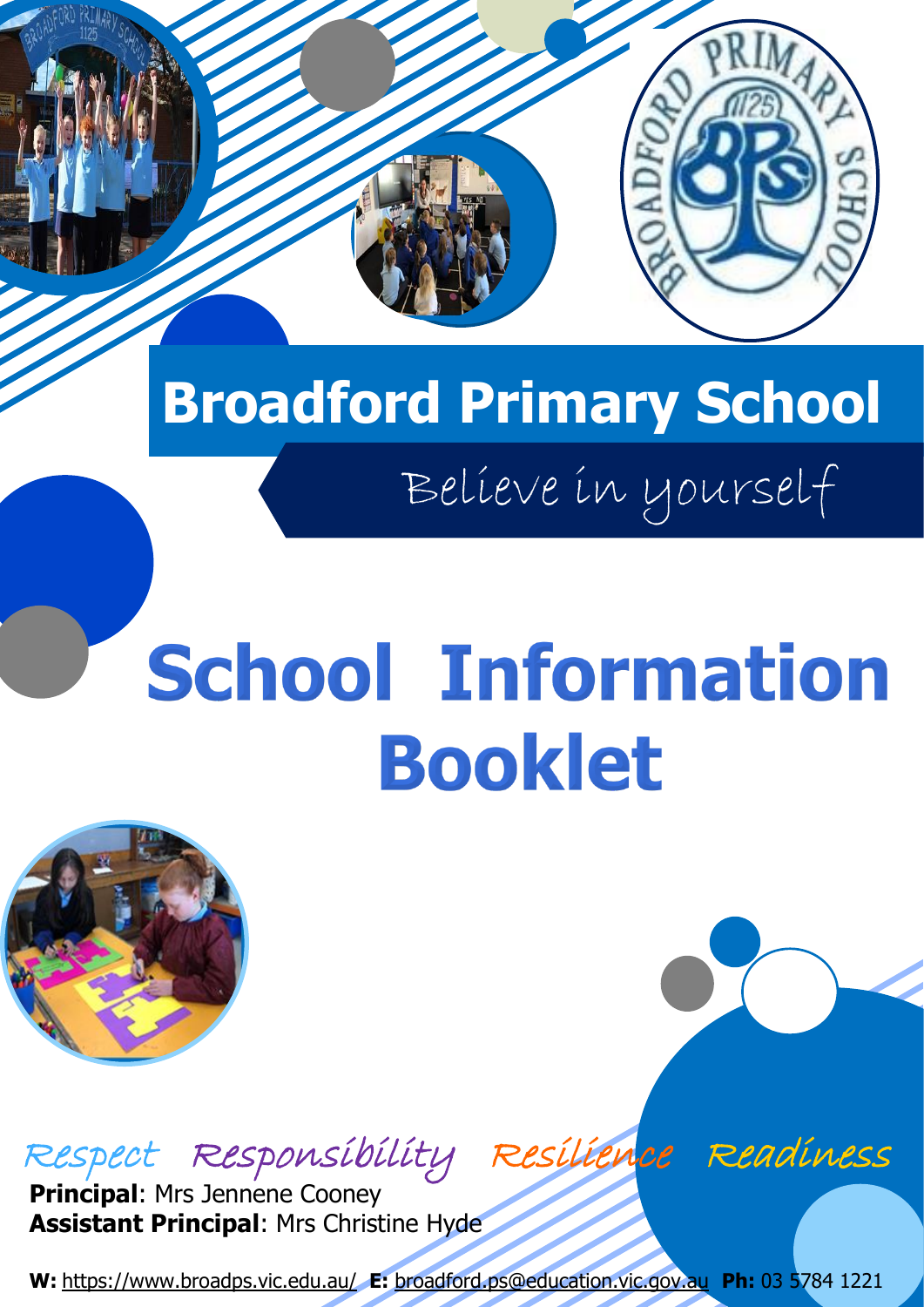

| <b>Welcome</b><br><b>School Vision</b><br><b>Mission</b><br>Values<br><b>Democratic Principles</b><br><b>School Hours</b><br><b>Assessment and Reporting</b><br>Semester Reports<br><b>NAPLAN</b><br><b>Individual Education Plans</b><br><b>Student Led Conferences</b> | $3 - 4$<br>5 | <b>General Information</b><br>Assembly<br><b>Bookclub</b><br>Canteen<br><b>Lost Property</b><br>Mobile Phone<br><b>Parent and Friends</b><br>Parent Helpers/ Volunteers<br>Personal Belongings<br><b>Policies</b><br><b>Student Leaders</b> | $10 - 12$ |
|--------------------------------------------------------------------------------------------------------------------------------------------------------------------------------------------------------------------------------------------------------------------------|--------------|---------------------------------------------------------------------------------------------------------------------------------------------------------------------------------------------------------------------------------------------|-----------|
|                                                                                                                                                                                                                                                                          |              | <b>School Council</b>                                                                                                                                                                                                                       | 12        |
| <b>Attendance</b><br><b>Arrival and Dismissal</b><br>Late Arrivals<br>Absences                                                                                                                                                                                           | 6            | <b>School Essentials</b><br>Parent Payments<br><b>Bookpack</b><br><b>Voluntary Contributions</b>                                                                                                                                            | $12 - 13$ |
| <b>Camps / Excursions / Incursions</b>                                                                                                                                                                                                                                   | 7            | <b>School Travel</b>                                                                                                                                                                                                                        |           |
| Camps<br>Excursions / Incursions<br>Camps, Sports and Excursions Fund (CSEF)                                                                                                                                                                                             |              | <b>School Buses</b><br>Conveyance Allowance<br><b>Bicycle and Crossing Safety</b>                                                                                                                                                           | $13 - 14$ |
| <b>Children's Health</b>                                                                                                                                                                                                                                                 | 8            |                                                                                                                                                                                                                                             |           |
| Medication<br>Asthma                                                                                                                                                                                                                                                     |              | <b>School Uniform</b>                                                                                                                                                                                                                       | 14        |
| Anaphylaxis<br><b>Head Lice</b><br><b>Infectious Diseases</b>                                                                                                                                                                                                            |              | <b>School Wide Positive</b><br><b>Behaviour Support</b><br>(SWPBS)                                                                                                                                                                          | 15        |
| <b>Child Safe Standards</b>                                                                                                                                                                                                                                              | 9            |                                                                                                                                                                                                                                             |           |
| <b>Communication</b><br>Compass<br><b>Newsletters</b><br><b>Office Hours</b><br>Facebook<br>Teacher parent meetings                                                                                                                                                      | $9 - 10$     |                                                                                                                                                                                                                                             |           |
|                                                                                                                                                                                                                                                                          |              |                                                                                                                                                                                                                                             |           |

PRIM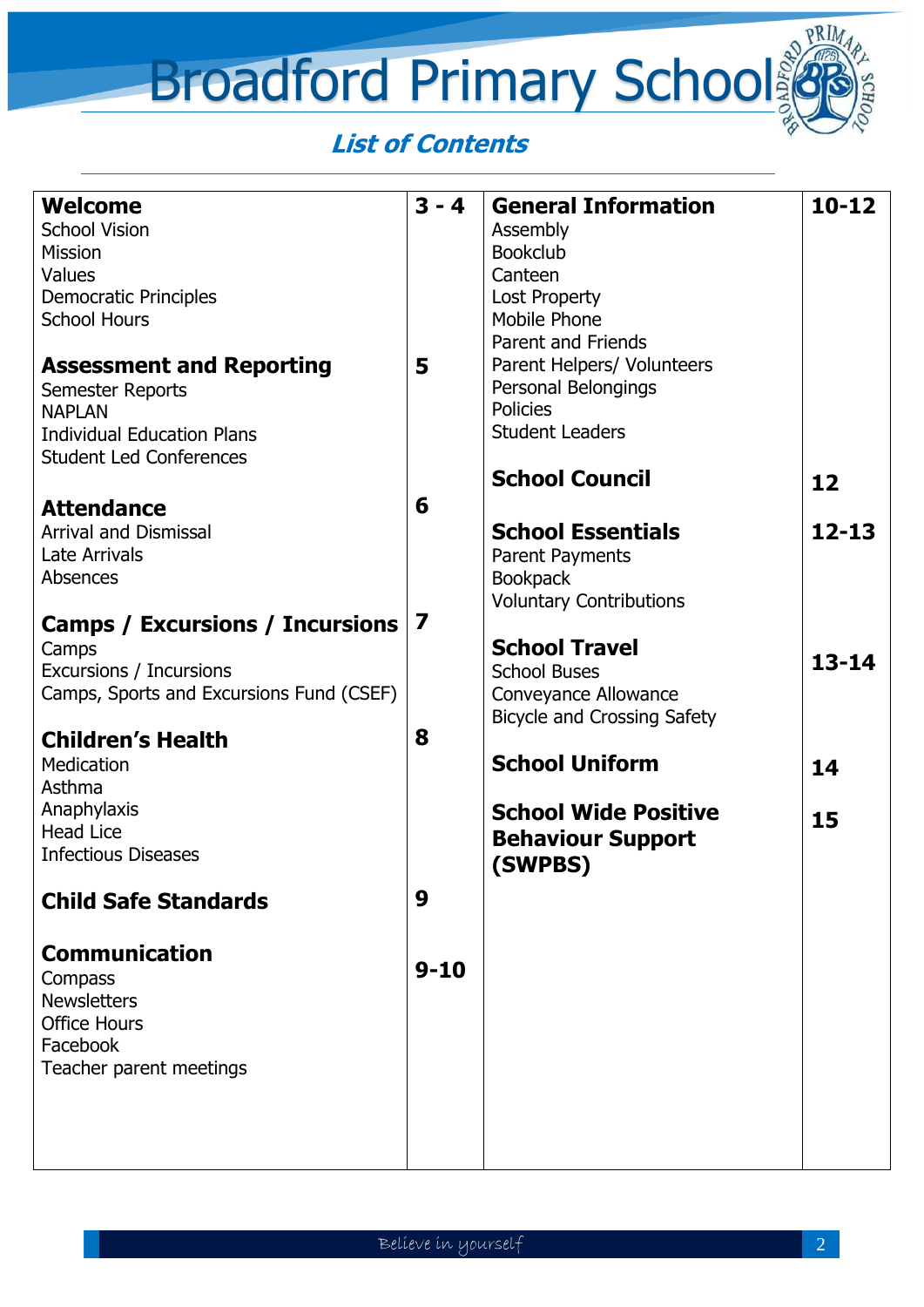## **Welcome**

Broadford Primary School is a caring community and together we will lay the foundations of a solid educational platform for your child.

We hope you will take an active interest in your child's schooling. This could be assisting in school activities such as classroom reading, grade excursions, sports days, school canteen, working bees etc. If there are any concerns with your child's schooling, please discuss this with their classroom teacher immediately. I also welcome the opportunity to discuss any school related topics with you at any time. Appointments can be made through the school office.

Jennene Coonev Principal

## **School Values and Mission**

#### **SCHOOL VISION**

To provide a learning environment whereby all children can achieve to their potential.

#### **MISSION STATEMENT**

Broadford Primary School is a dynamic learning community that provides structured learning to enable students to reach their full potential in a safe, supportive and friendly environment. With a strong emphasis on co-operation and teamwork, students are explicitly taught our key values of academic success and emotional well-being which are Respect, Responsibility, Resilience and Readiness. Our school is committed to maximising student engagement with a strong grounding in the eight key learning areas and a focus on the development of an environmental conscience at a local, national and global level. Our staff are committed to ensuring that all students are taught the academic, social and life skills that are critical for their future success in Australia's ever changing society.

#### **SCHOOL VALUES**

**Responsibility:** WE are responsible when we show care and safety to ourselves, others and property.

**Respect:** WE show respect when we listen, ask for help and treat others in a positive way in our school community.

**Resilience:** WE show resilience when we accept challenges and make positive change. **Readiness (to learn):** WE show readiness when we are motivated and willing to learn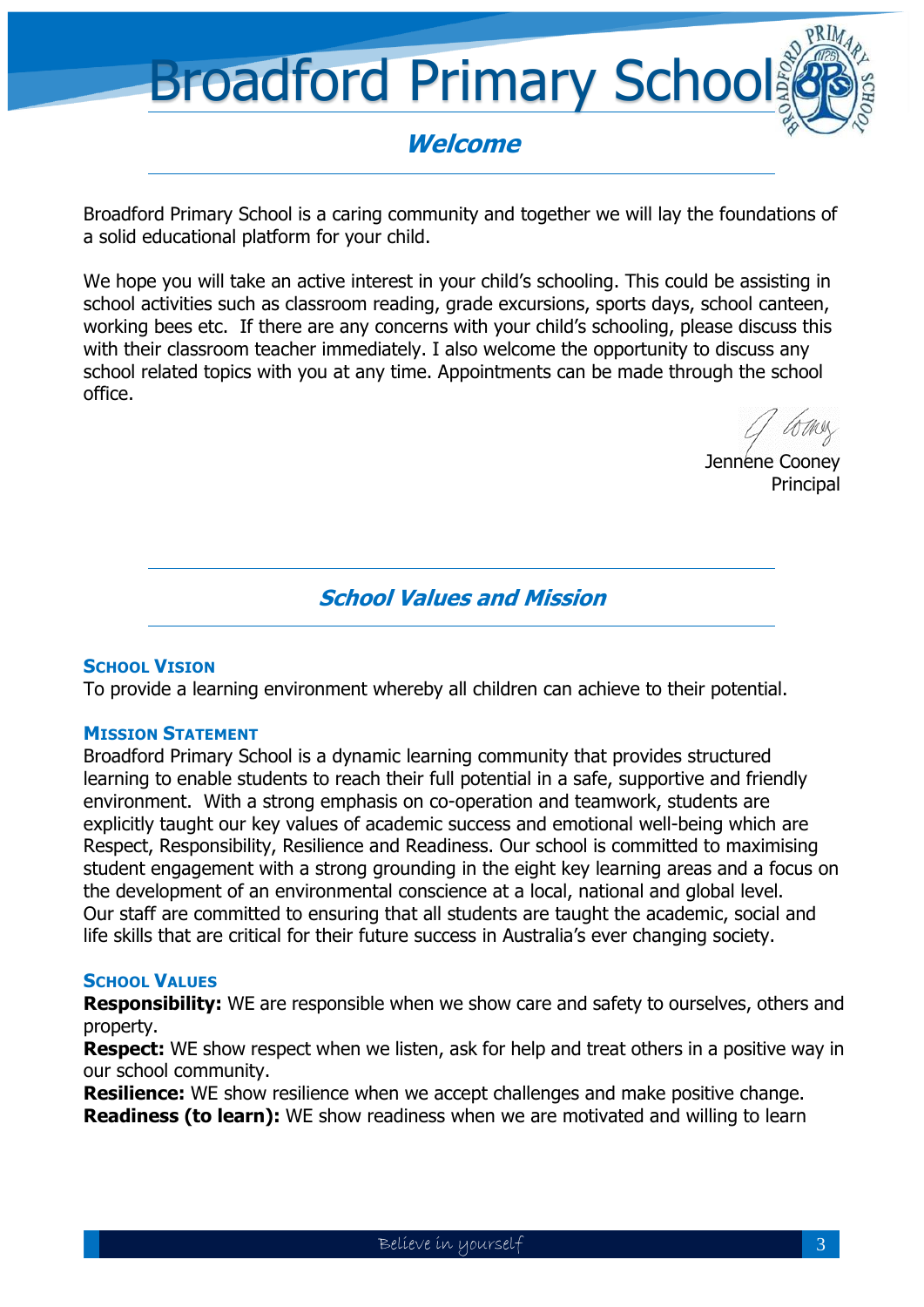#### **DEMOCRATIC PRINCIPLES**

The programs and teaching at Broadford Primary School support and promote the principles and practice of Australian democracy, including a commitment to:

- elected government
- the rule of law
- equal rights for all before the law
- freedom of religion
- freedom of speech and association
- the values of openness and tolerance

#### **SCHOOL HOURS**

#### **Gates open at 8:40am and classrooms are open from 8:45am**

| $8:55 - 10:00$ | Session 1                      |
|----------------|--------------------------------|
| 10:00          | <b>Fruit Bell</b>              |
| 10:00 - 11:00  | Session 2                      |
| 11:00 - 11:30  | <b>Morning Recess</b>          |
| 11:30 - 12:30  | Session 3                      |
| 12.30 - 1:30   | Session 4                      |
| $1:30 - 1:40$  | Lunch eating (in classrooms)   |
| $1:40 - 2:20$  | Lunchtime break (outside play) |
| 2:20 - 3:20    | Session 5                      |
| 3:20           | End of the day                 |

**Children should not arrive at school before 8.40am**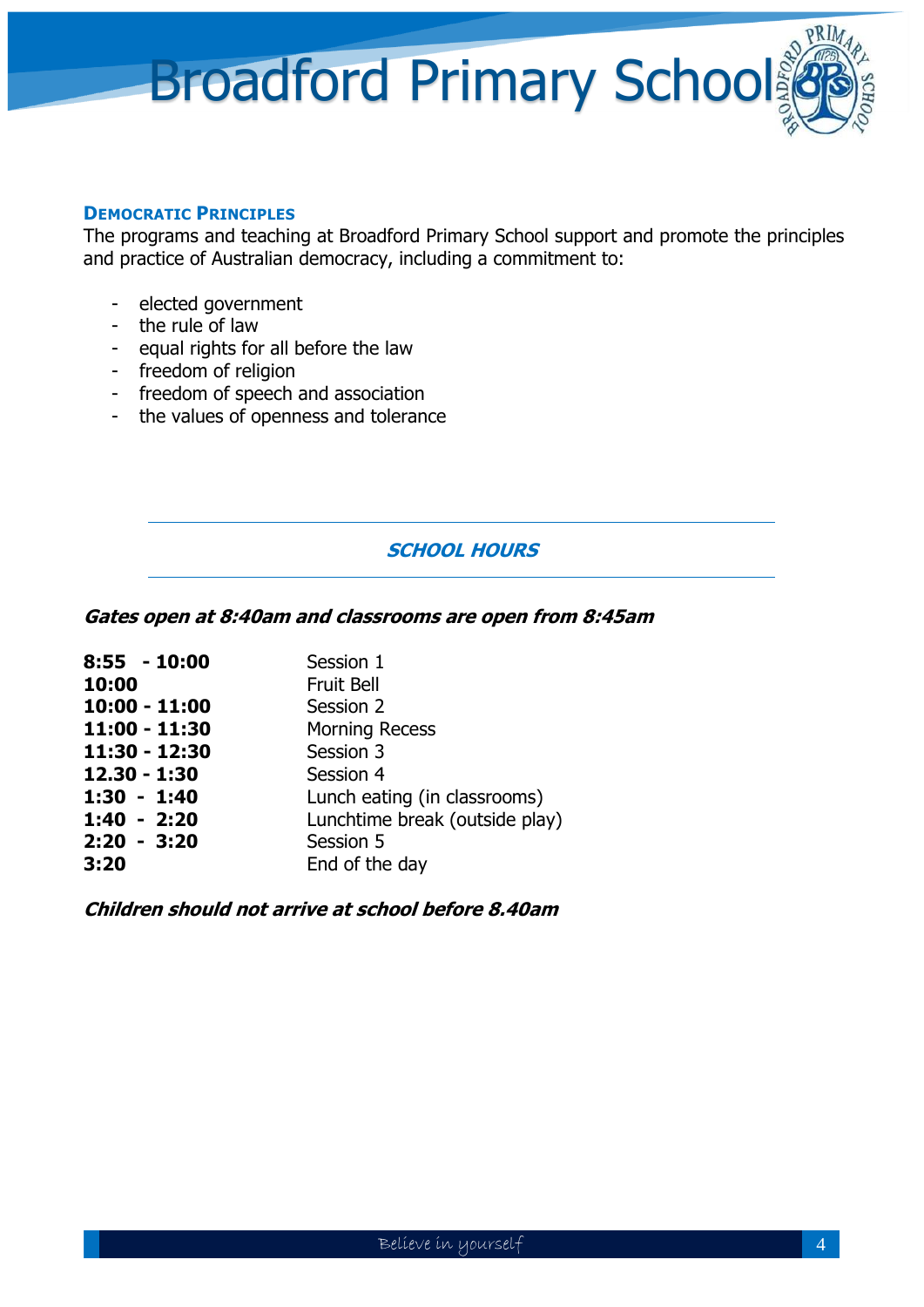**ASSESSMENT AND REPORTING**

Broadford Primary School wants to make the partnership between teacher, student, and family work when it comes to knowing how learning is progressing. Parents/Carers are always welcome to make an appointment with their child's teacher to discuss their child's progress.

#### **SEMESTER REPORTS**

There are two written reports which are prepared by teachers in June and December of each year and are made available on Compass. These reports convey the academic and social achievements of your child.

#### **NAPLAN**

In May the Federal Government requires students to undertake a testing process called National Assessment Program Literacy and Numeracy (NAPLAN) for those students in Years 3 and 5. NAPLAN is not a pass or fail test and families receive the outcome of their child's individual result usually before the end of term three. For more information see [http://www.nap.edu.au](http://www.nap.edu.au/)

#### **INDIVIDUAL EDUCATION PLANS**

Some students will have Individual Education Plans (IEPs). These set goals and targets for individual students, and are developed in partnership by staff, parents and students. IEP's are required for our students who are funded under the Program for Students with Disabilities, in Out of Home Care, identify as Koorie and students who are 12 months above or below the expected level.

#### **STUDENT LED CONFERENCES**

This is an opportunity to participate in your child's learning experience. These conferences are held in the last week of Term 2. Each child has around 10 minutes to present their year's best work via a 'Show & Shine' format which could be PowerPoint slide show, student work books or posters. This format is solely 'run' by your child!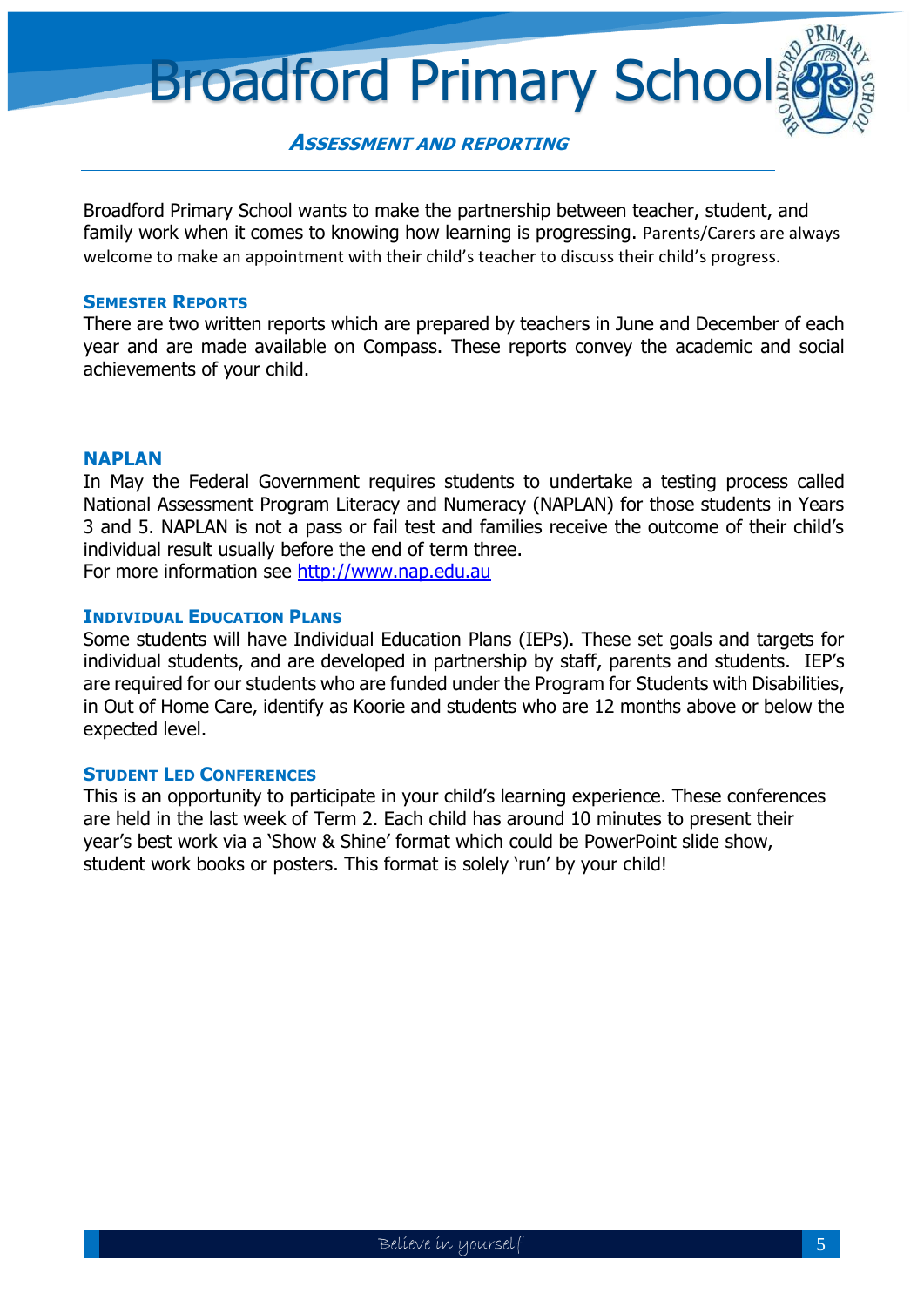### **Attendance**

Every day counts in a child's education. Attendance every day is compulsory for all students up to the age of 15 years. Regular attendance at school helps social adjustments as well as academic development.

A roll is taken at the start of the day and after lunch time so that we know at all times where students are.

Please inform the school if your child is going to be absent. Students leaving school at any other time than the normal dismissal time must be accompanied by an adult. Parents/carers wishing to collect their children early from school should report to the general office and sign students out.

When your child is absence from school, it is your responsibility to contact the school on the same day of the absence or in advance if known. You can record your children's absent by calling the office, emailing the school/teacher or using Compass.

Please refer to our school attendance policy for further information.

#### **ARRIVAL AND DISMISSAL OF STUDENTS**

Our first bell is at 8.55am and the last bell is 3.20pm. Supervision of students in the yard commences at 8.40am each day and ends 10 minutes after the final school bell. Please be aware that early arrival at school or staying after school is not supervised and is discouraged. Student safety is paramount.

#### **LATE ARRIVALS**

Children arriving to school after 8.55am must report to the office to obtain a late pass which they will then give to their teacher. Parents should accompany their child to the office to sign the student in. Otherwise late students will be marked unapproved.

#### **NOTIFICATION OF ABSENCES**

Where a student is absent, an explanation must be provided to the school. This can be a written note signed by the parent/guardian and given to the general office or classroom teacher. Explanations can also be provided online through Compass, emailing the school or calling the school office. If your child reaches five days of unapproved or unexplained absence over a 12 month period, the school will work with parent/carers to improve the child's attendance.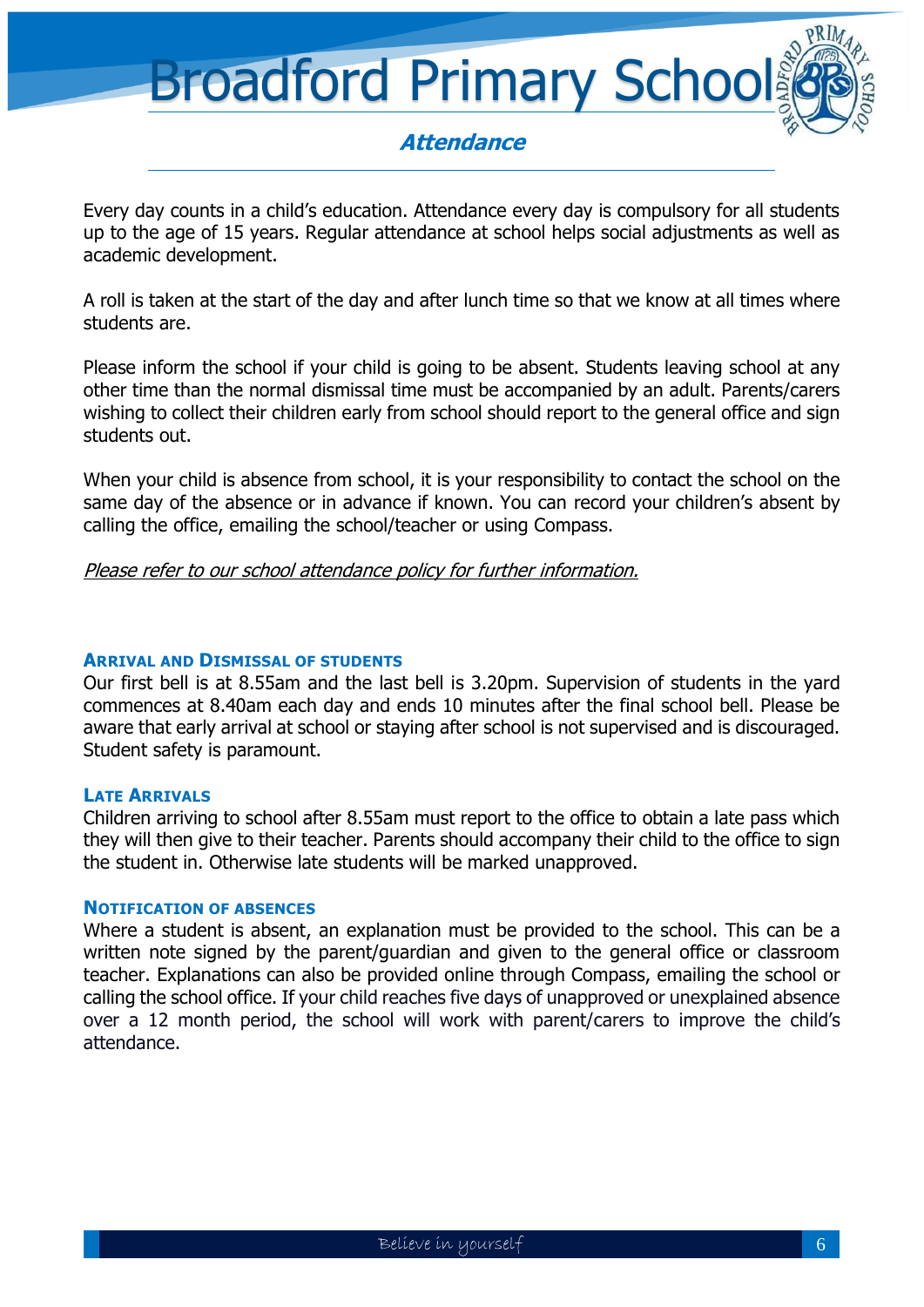**CAMPS / EXCURSIONS / INCURSIONS**

#### **CAMPS/GRADE 2 SLEEPOVER**

All children are offered camps in grade 3-6 and a school sleepover in grade 2. The sleepover and camps are incorporated into the curriculum and are an important part of your children's education and social development. Information about the grade 2 sleepover and your child's camp will be sent home as soon as it's available.

#### **EXCURSIONS/INCURSIONS**

Our school has an extensive excursion and incursion (in-school visits) program. These visits are a feature of our teaching programs and therefore all students are expected to attend. If the excursion involves travel or cost, a permission form will be sent home to be signed. For local walking excursions, parents/carers will be asked to sign an annual blanket approval form. Any student without a signed excursion permission slip and payment will be unable to attend.

#### **CAMPS, SPORTS AND EXCURSIONS FUND (CSEF)**

The Camps, Sports and Excursions Fund (CSEF) provides payments for eligible children to attend activities like:

- school camps or trips
- swimming and school-organised sport programs
- outdoor education programs
- excursions and incursions

Families holding a valid means-tested concession card or temporary foster parents are eligible to apply. A Special Consideration category also exists. Schools can receive applications from families over term one and two. Contact the school office for further information.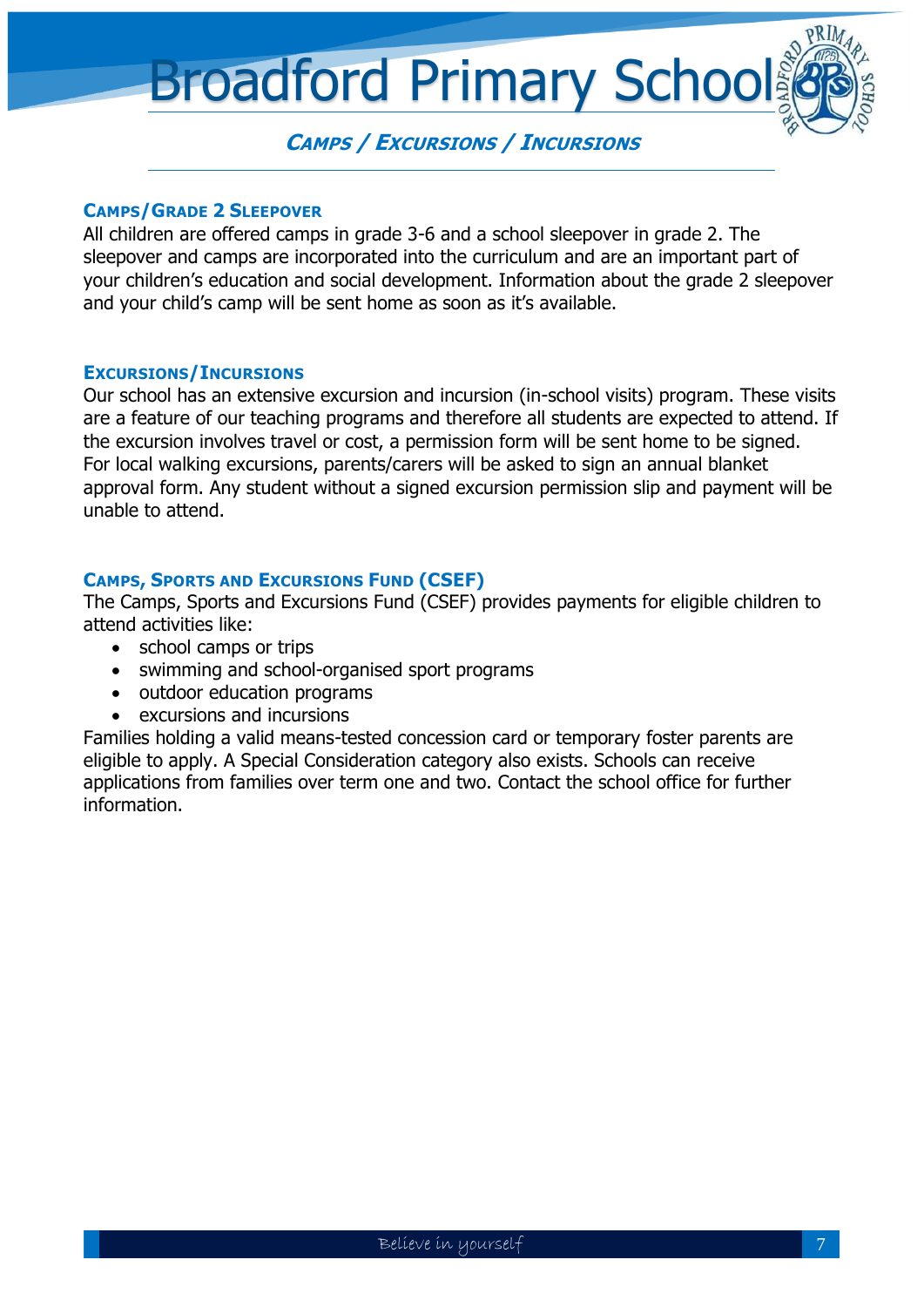**Children's Health**

If your child is ill, home is the best place to be. If children become sick or have an accident at school, they are cared for in the first aid room until contact can be made with parents/carers. If your child is unwell at school, parents/carers or emergency contacts are notified and asked to come and collect them.

Therefore, it is really important to have your most up-to-date contact details at the Office. The school needs a current daily phone number and that of an emergency contact. In cases of extreme emergency the school will call an ambulance at the parents' cost.

#### **MEDICATION**

All prescribed medication will be stored securely in the school office.

If your child has been prescribed medication that needs to be administered during the school day you will need to fill out a medication form. Please contact the school office to discuss specific requirements.

#### **ASTHMA**

If your child suffers from asthma, you MUST complete an 'Asthma Management Plan'. This form needs to be completed by your child's doctor and will be maintained on file at the school. If the plan is amended please provide an updated version as soon as possible.

#### **ANAPHYLAXIS**

Children who suffer with Anaphylaxis MUST have an up-to-date Action Plan. Children who are at risk of anaphylactic reactions must be identified on enrolment and plans put in place including having their EpiPen at school. Teachers undergo training to assist students who may have a reaction at school and EpiPens are maintained in the first aid room.

#### **HEAD LICE**

Head lice occurs in all schools and are always a source of frustration to families. Parents/Carers are urged to make regular inspections of their child's hair. When live head lice are found, children are NOT permitted to return to school until treatment has been completed. You should notify the school if your child has head lice and a note will be sent home to all children in that room to have them checked. This is confidential and your child will not be identified.

#### **INFECTIOUS DISEASES**

Children are required to provide the school with an Immunisation Certificate upon enrolment.

Some illnesses require children to be kept at home whilst infectious. If your child has an infectious disease please notify the school straight away. The child must stay at home for the exclusion period. You can find this information on the Department of Health website under the schools exclusion table:

[https://www2.health.vic.gov.au/public-health/infectious-diseases/school-exclusion/school](https://www2.health.vic.gov.au/public-health/infectious-diseases/school-exclusion/school-exclusion-table)[exclusion-table](https://www2.health.vic.gov.au/public-health/infectious-diseases/school-exclusion/school-exclusion-table)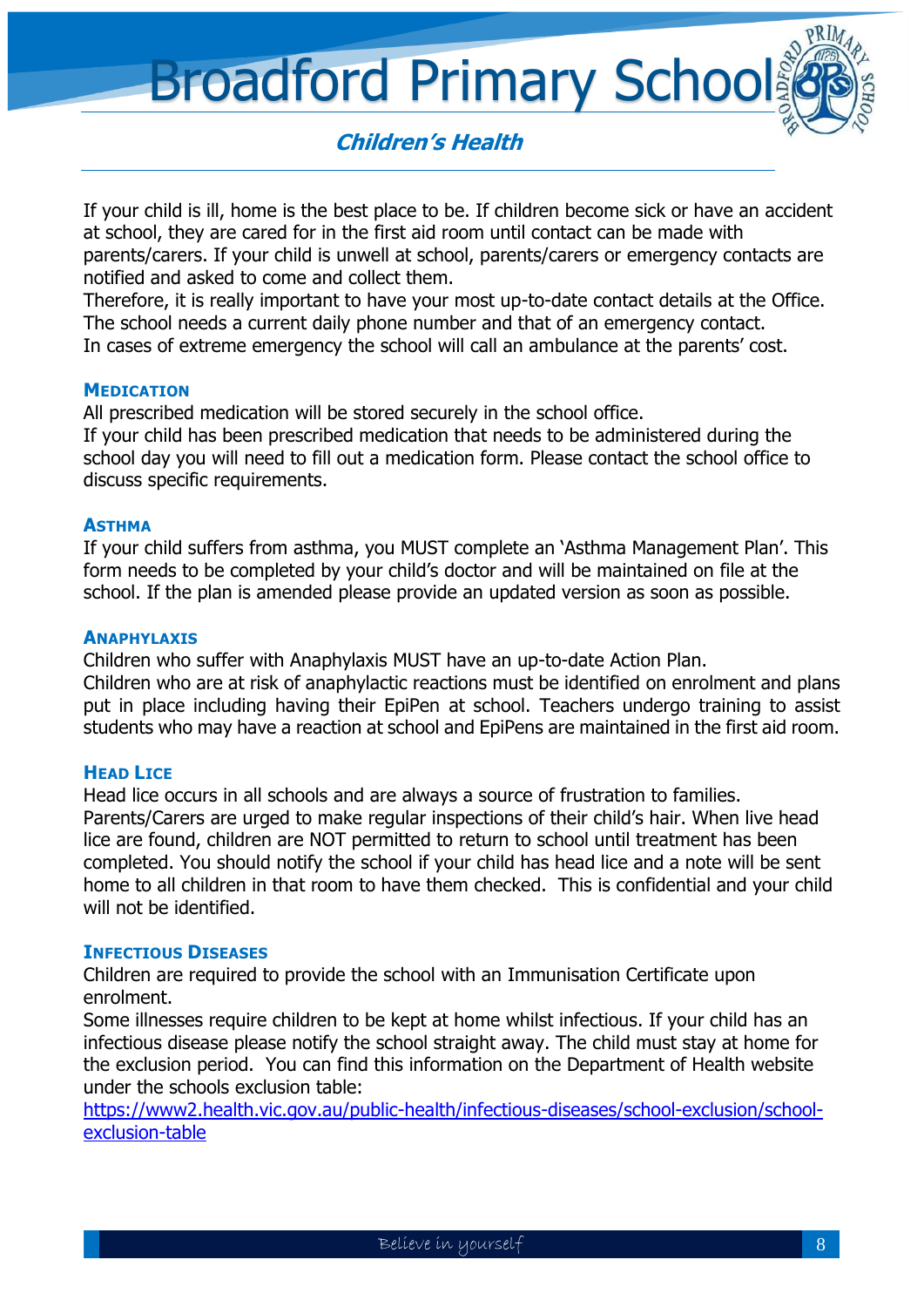

**Child Safe Standards** 

Broadford Primary School is committed to providing a child safe environment where children and young people are safe and feel safe, and their voices are heard about decisions that affect their lives. Particular attention will be paid to the cultural safety of Aboriginal children and children from culturally and/or linguistically diverse backgrounds, as well as the safety of children with a disability.

For further information please read our Child Safety Policy.

**COMMUNICATION**

#### **COMPASS SCHOOL MANAGER**

Broadford Primary School uses Compass School Manager. Compass provides an online parent portal, which includes many features, including the ability to:

- Monitor your child's attendance, and enter approval for absence or lateness
- Communicate with your child's teachers, and update your family contact details
- Download and view your child's semester reports
- Book parent/teacher conferences

Important updates and reminders will be sent to families using our Compass Student Management System. You can download this app onto your phone to receive notifications or you will be sent an email when an update has been sent.

Parent account letters are generated by the General Office, and include a family username and password to allow access to the parent portal. Students can access Compass using their own username and password.

#### **NEWSLETTERS**

A school newsletter is produced fortnightly on a Friday. On alternate Friday's a 'dates to remember' bulletin is published. These both contain up to date information on what is happening at the school. They will be sent through Compass or you can download a copy from our website [www.broadps.vic.edu.au.](http://www.broadps.vic.edu.au/) A hard copy can be collected from the office.

#### **OFFICE HOURS**

The office is open from 8.30am to 4pm. Please contact the school office on 5784 1221 during these hours. Alternatively you can email the school at [broadford.ps@education.vic.gov.au](mailto:broadford.ps@education.vic.gov.au)

All permission notes and monies should be enclosed in an envelope, marked with the child's name and room number and then placed in the letterboxes at the office. These letterboxes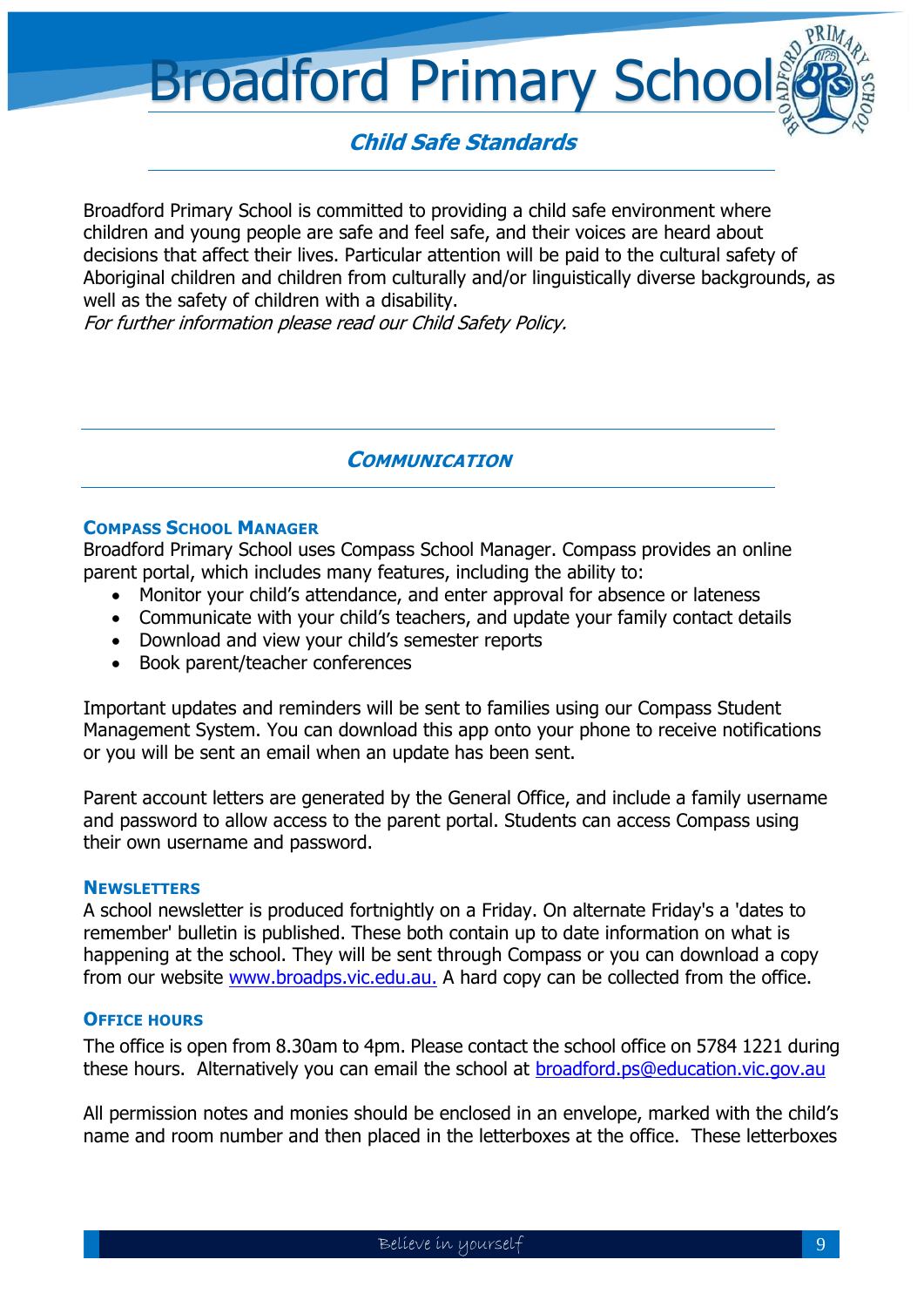are clearly marked with your child's room number and as they are locked it keeps money and notes secure.

#### **FACEBOOK**

Please join the BPS Facebook group for updates and reminders. You must answer the questions to be approved.

#### **PARENT TEACHER MEETINGS**

Parents/Carers are always welcome to make an appointment with their child's teacher to discuss their child's progress and other matters that may arise throughout the year. Please make an appointment at the office (phone or call in). Teachers are not available to take calls during class time, a message will be taken and given to the teacher as soon as possible. Our welcome BBQ at the start of the year provides parents with an opportunity to meet with teachers and discuss any wellbeing or learning concerns.

#### **General Information**

#### **ASSEMBLY**

A whole school assembly is held fortnightly on a Friday and commences approximately 2.50pm in the multipurpose room (MPR). All families are welcome to attend. At assembly we celebrate student achievements and each room and/or grade level has the chance to showcase items to the whole school.

#### **BOOKCLUB**

Scholastic Book Club is a fantastic and easy way to get your child excited about reading. Bookclub brochures and order forms are handed out to all students twice per term. It is a convenient shop at home way to purchase books with huge discounts and books are delivered to your child at school. All purchases earn free teaching materials and resources for your child's classroom and school.

#### **CANTEEN**

The school canteen is open Monday, Tuesday, Thursday & Friday. A menu available on the school website and is also sent home at the start of each term. Correct money is appreciated and orders should be written on a paper bag, include your child's name, room number, order & amount enclosed. Lunch orders are collected & returned to the classroom.

#### **LOST PROPERTY**

All lost property is placed in the lost property box located outside the library. Unclaimed articles are kept for the current term before being disposed of, sold, or given away. Parents are urged to **LABEL ALL CLOTHING AND BELONGINGS** clearly, and to check the lost property box for lost articles.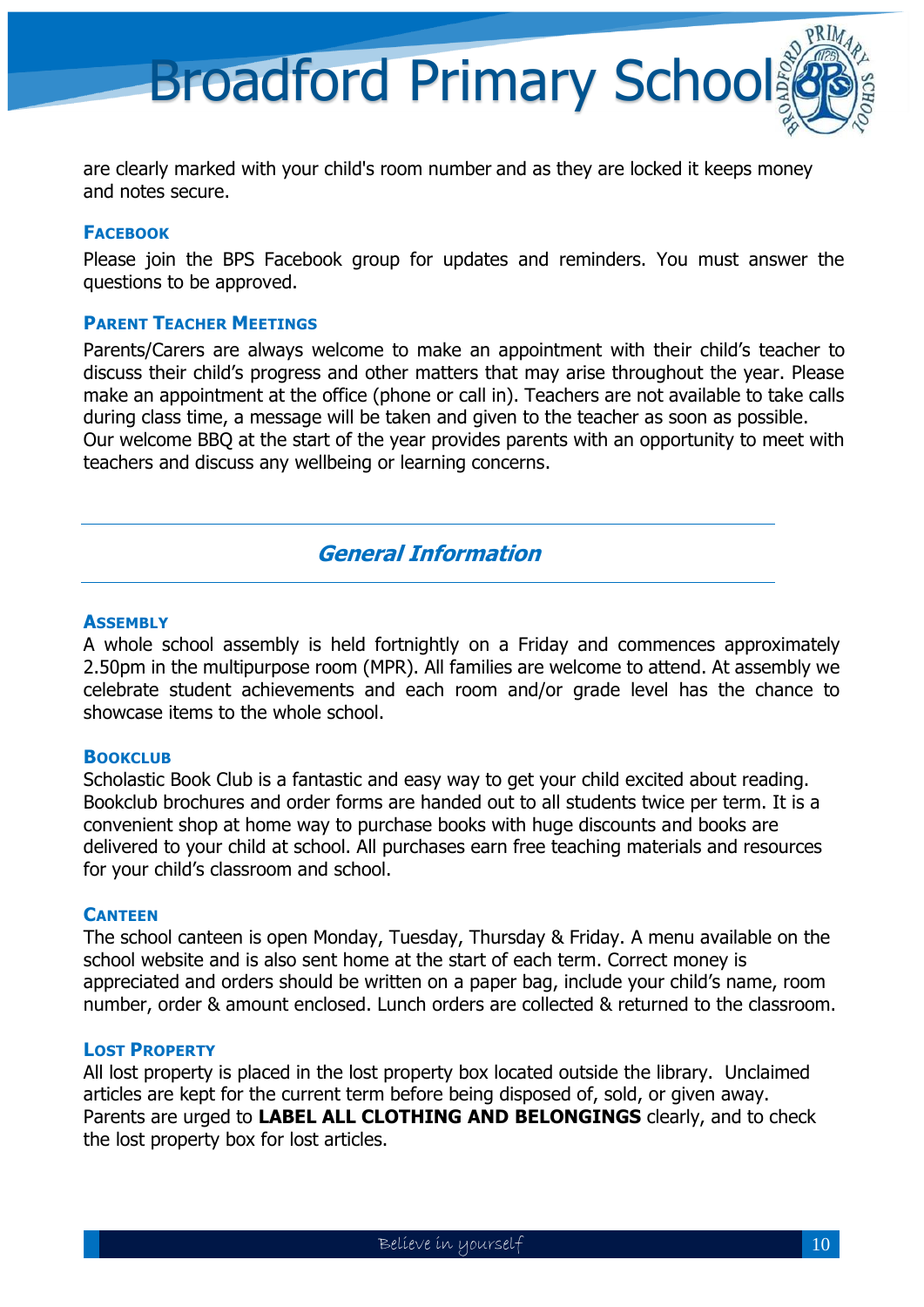#### **MOBILE PHONES**

Broadford Primary School understands that students may bring a personal mobile device to school, particularly if they are travelling independently to and from school or to extracurricular activities. During school hours, personal mobile devices must be switched off and left at the school office in a lockable safe. Please refer to our Mobile Phone Policy for further information.

#### **PARENT AND FRIENDS**

A great way to become involved in the school is to join the Parents and Friends Association. Working in cooperation with the Principal and School Council, the BPS P&Fs aims and objectives are to:

- contribute to the wellbeing of the school community
- encourage the participation of all parents in the life of the school and the education of their children
- provide opportunities for parents to get to know each other and to be informed about their child's school
- provide opportunities for parents to extend their understanding of school operations, and general education policy
- contribute to proposals on school policy and other educational issues (as identified or discussed with the Principal or School Council)
- raise funds for the benefit of the school.

#### **PARENT HELPERS/VOLUNTEERS**

Parents and volunteers play a vital role in assisting the school to deliver quality programs. Members of our school community who would like to volunteer are encouraged to contact their child's teacher or leave your name and contact details with office. On occasions requests for volunteers (eg. Working bees, classroom helpers, and excursions) will be advertised in the school newsletter, via letter or on Facebook.

All volunteers in the school must have a volunteer 'Working with Children Card'. Applications are free and completed online.

At the start of each year and as required throughout the year, a volunteers training programs will be conducted by the Principal or a member of the leadership team. All volunteers must complete this training before working in classrooms.

#### **PERSONAL BELONGINGS**

The school discourages valuable, personal items and/or large sums of money being brought to school and will not be responsible for loss or damage.

#### **POLICIES**

School policies are available on the school website [www.broadps.vic.edu.au](http://www.broadps.vic.edu.au/) or from the school office.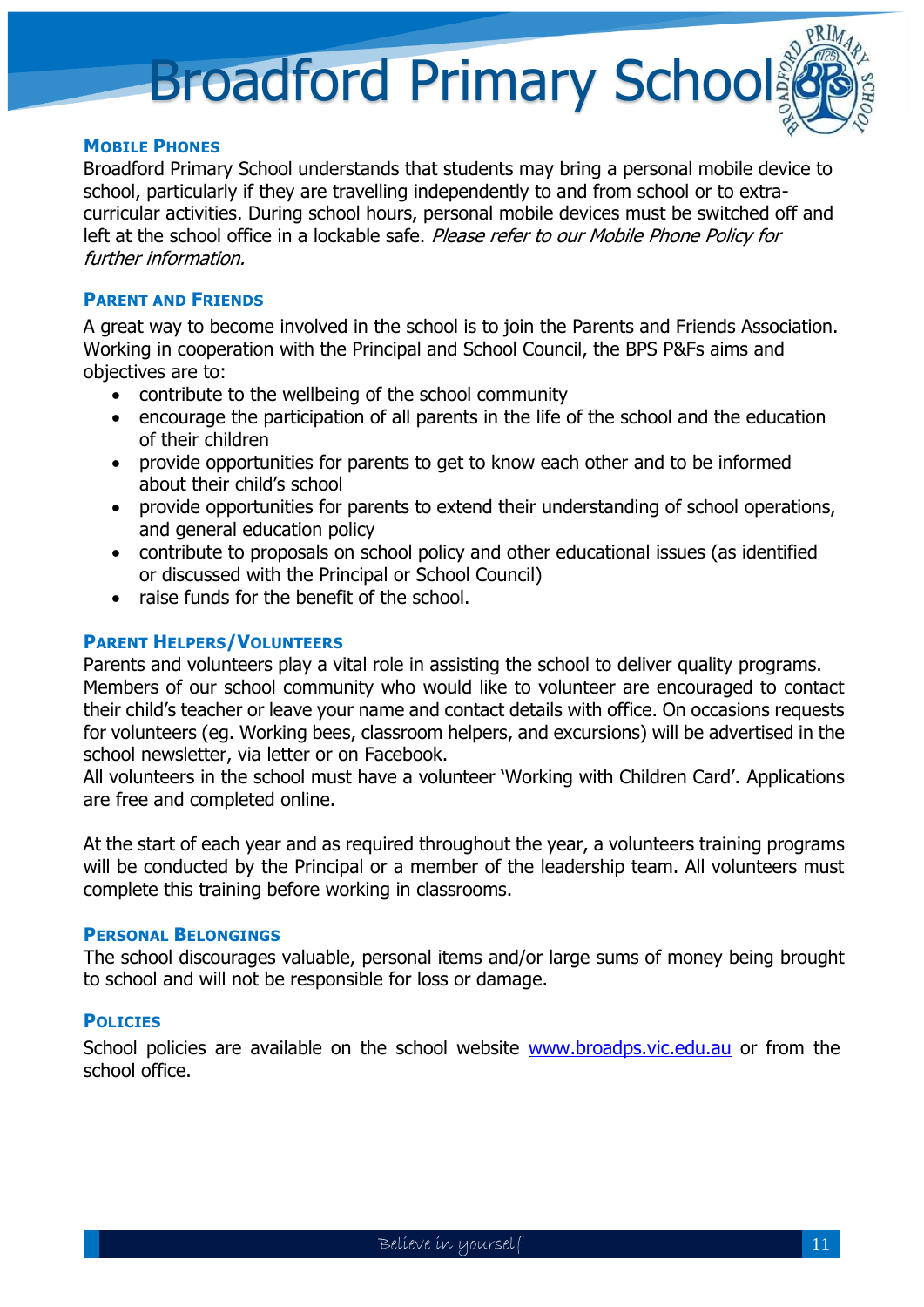#### **STUDENT LEADERS**

Our Junior School Council (JSC) is made up of Grade 5 & 6 students who are elected by their peers. House Captains are elected by the by their peers. The houses are Murchison (Red), Hickey (Blue), Piper (Yellow) & Sugarloaf (Green).

## **School Council**

The School Council is a representative body of parents, teachers and members of the community. Nominations are called in February each year with parent members elected in March. If nominations exceed the number of vacancies a ballot will be called. Positions are held for 2 years.

The current composition (9 members) of the School Council is as follows:

- $\circ$  6 elected parent representatives who are non-Department of Education & Training.
- o 2 elected DET employees. These are usually teachers but may be parents who work for the Department of Education.
- o Principal as Executive Officer

Parents are invited to contact any of the Council Members who will raise matters on their behalf at monthly meetings. Parents are also reminded that observers are always welcome at council meetings which are held 3rd Wednesday of each month. Observers may be heard but do not have voting rights. If any additional information is required about the School Council please contact one of the following:

### **Parent Payments**

#### **PARENT PAYMENTS**

The Education and Training Reform Act 2006 ensures the provision of free instruction in the standard curriculum program. The standard curriculum program includes the core learning and teaching activities associated with the Victorian Curriculum. School councils are responsible for developing a school-level policy which covers the request of voluntary Curriculum Contributions, optional extras and voluntary financial contributions. Optional items include excursions and camps. The cost for these vary and parents/carers will be advised of the costs as these events are coming up.

#### **CURRICULUM CONTRIBUTIONS**

This amount of the Curriculum Contribution is confirmed in term 4 for the following year. The Curriculum Contribution covers general classroom materials, visual arts supplies, maths materials, physical education supplies, library resources and information and computer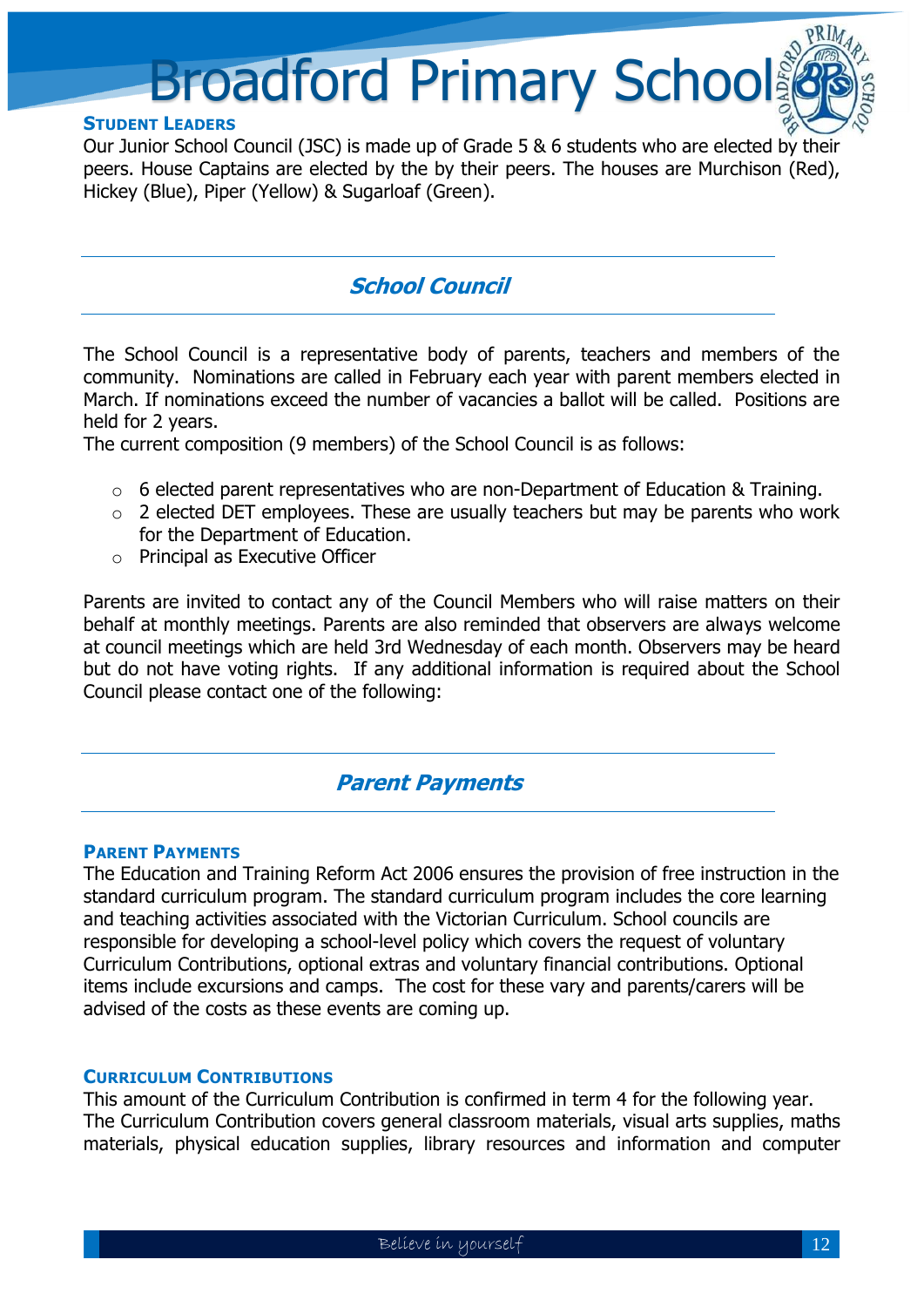technology requirements (inclusive of computer leases, software licences, inks, toner internet access and additional technical support) necessary to provide an appropriate learning environment for each class.

#### **BOOKPACKS**

Students will be provided with a booklist each year. The booklist is inclusive of the provision of all materials and stationery, including workbooks, writing paper, exercise books, pencils and a range of other stationery needs required throughout the school day.

Book lists can be purchased in a bookpack from the school supplier or they can be purchased from any stationery supplier. If you chose to purchase the items from a stationery supplier, please ensure it has exactly the same materials that are listed on the booklist as, for example, line sizes vary across grade levels. Bookpacks vary in price for each year level and are sent out in Term 4 for the following year.

#### **VOLUNTARY CONTRIBUTIONS**

Voluntary Contributions are set each year and are requested for areas such as Grounds works, First Aid Supplies, Maintenance etc. Details of these contributions are advised with the Curriculum Contributions.

### **School Travel**

#### **SCHOOL BUSES**

School buses are available for eligible children attending Broadford Primary School or where seats are available. To be an eligible traveller, the distance from door to door must be no less than 4.8 kilometres. To travel on the bus, parents/carers must complete the 'PT Form1 Application for Permission to Travel' and returned to the school office. Broadford Secondary College coordinates the school buses. If parents/carers want to change the normal arrangements for their children's bus travel, (eg; student not travelling home on the bus that night) they must provide the school with a written explanation or phone call to the office of the change. NO NOTE OR CALL - NO CHANGE.

#### **CONVEYANCE ALLOWANCE**

If you live more than 4.8km from your nearest bus stop or school, you may be eligible for conveyance allowance. This is paid to the school and reimbursed to the parent to help with the cost of student travel to and from a student's nearest government school. Please ask at the school office for an application form. This payment is made at the end of each semester.

#### **BICYCLE AND CROSSING SAFETY**

All students are permitted to ride bicycles and scooters to school. Students from Foundation to year 2 are encourage to have a parent/carer or older sibling to ride with them. Parents/cares should ensure that children who ride to school have the necessary skills to ride safely, including the wearing of a compulsory correctly fitted helmet. A bike shed is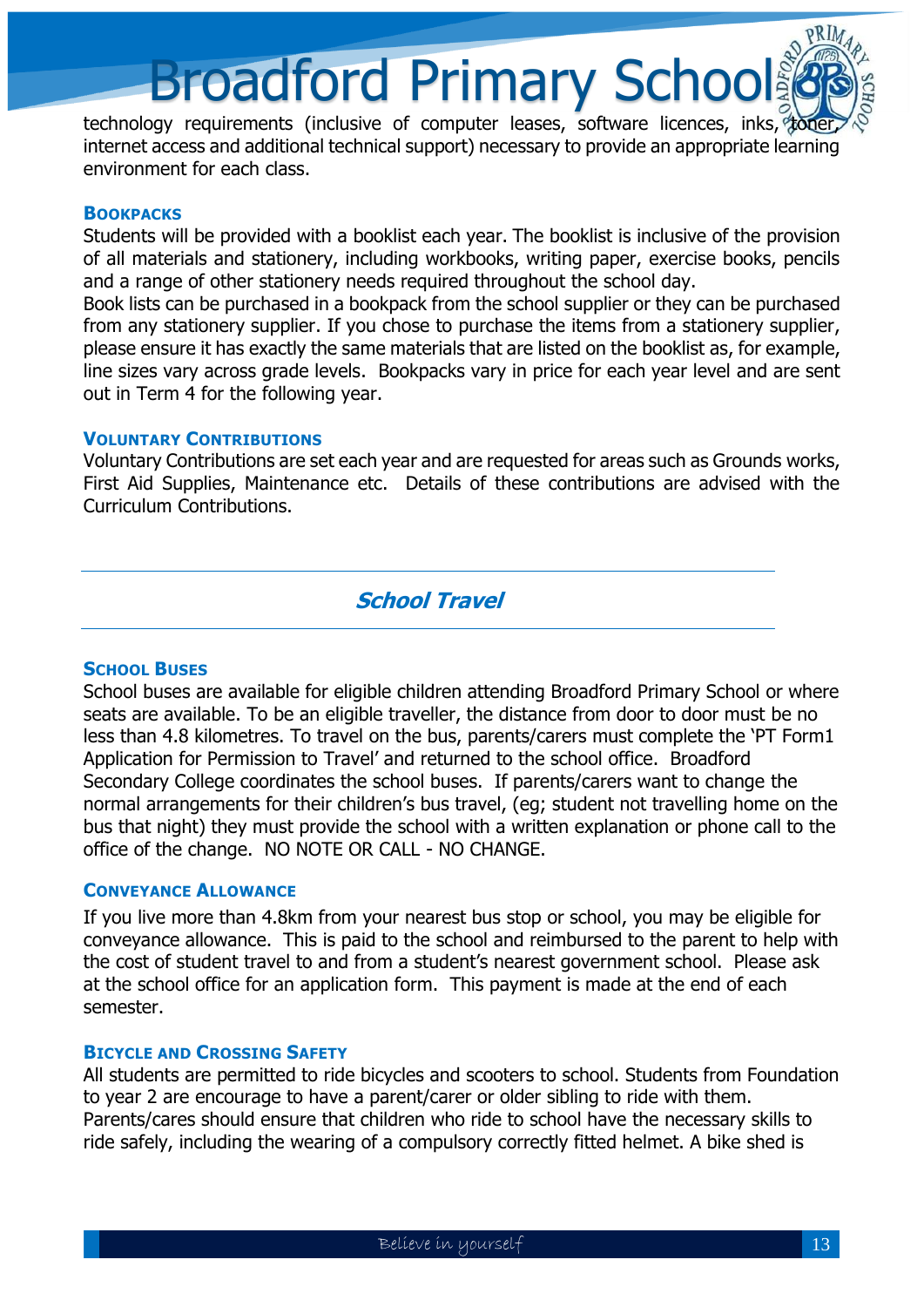provided for the housing of bicycles and scooters. Although care will be taken, the schod cannot accept responsibility for bicycles/scooters brought to school. Students and adults are not permitted to ride in school grounds. This ensures the safety of all our community members.

We have one crossing supervised by the Mitchell Shire in Gavin Street. Please ensure your child crosses at these safe points.

## **SCHOOL UNIFORM**

Broadford Primary School has a compulsory student uniform. The uniform has been developed through the School Council. Students are expected to be dressed in the appropriate school uniform at all times whilst at school.

Uniforms are available from **'All Things Uniform'** High St Broadford. School bags, hats and iron on logos are available from the office.

#### **SUMMER Uniform Options**

- Navy blue shorts or skort
- Navy blue and white check gingham dress with short sleeves (navy or black bike. Shorts can be worn under dresses but must not be longer than the dress).
- Approved navy skirt
- Navy blue track pants or approved navy blue trousers (jeans and active wear are
- not approved trousers)
- Sky blue school polo shirt
- Royal Blue School jumper, jacket or vest
- Black school shoes
- Runners
- Plain blue, black or white socks

#### **Additional WINTER uniform options**

- Navy blue pinafore
- Light blue skivvy
- Blue or white tights
- Navy blue beanie

#### **Grade 6**

School windcheater and tee shirt which has been designed and approved each year

#### **Sunhats**

School broad brim sun hats, with logo **Clear labelling of ALL CLOTHING AND SCHOOL ITEMS is strongly encouraged.**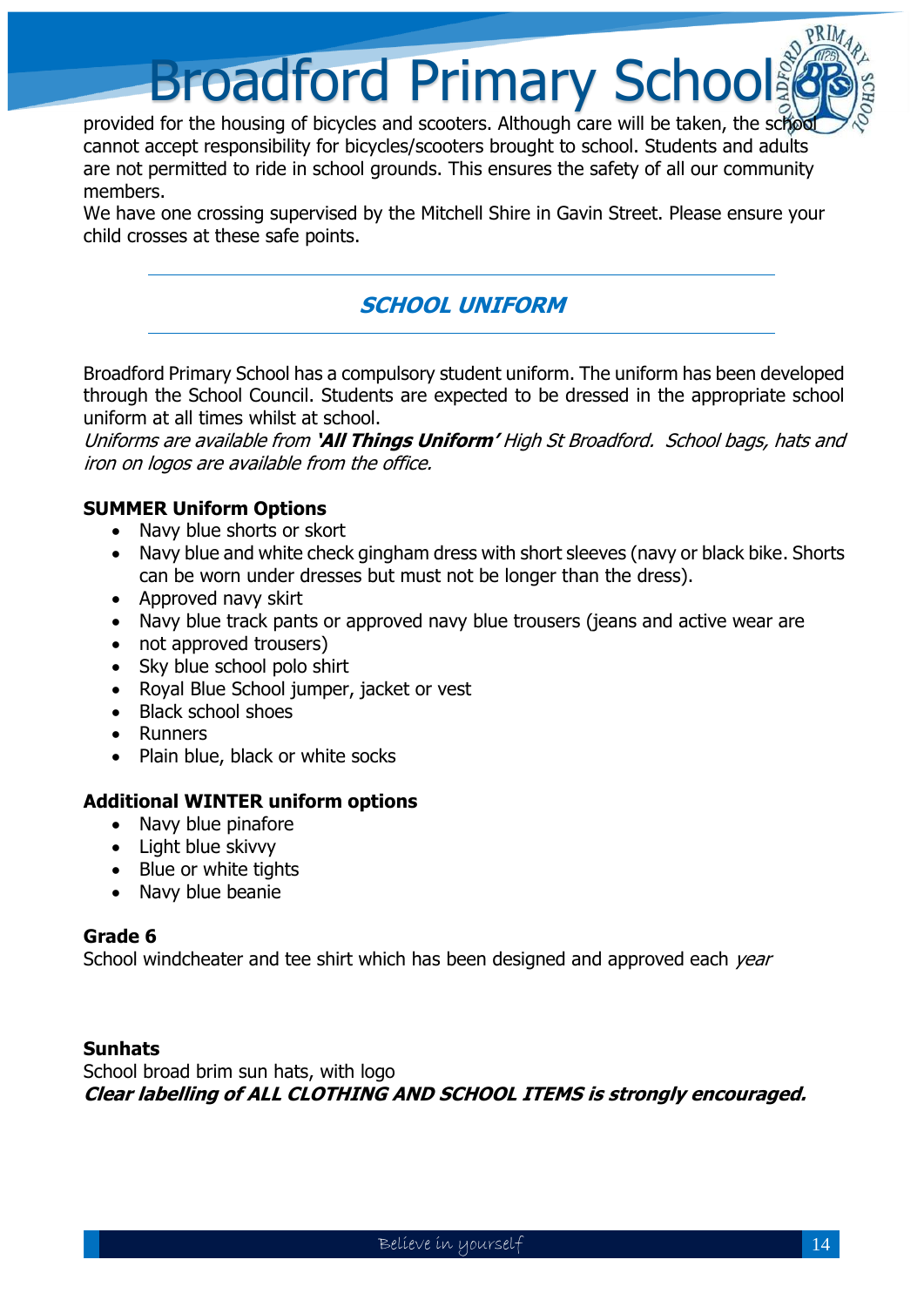**School Wide Positive Behaviour Support (SWPBS)**

The goal of School-Wide Positive Behaviour Support (SWPBS) at Broadford Primary School is to create and maintain a positive and safe learning environment that enhances our school culture where we maximise individual academic and social growth.

#### SWPBS Purpose Statement:

At Broadford Primary School, we create positive learning environments to allow all students to develop respect, responsibility, resilience and a readiness to learn. This encourages us to believe in ourselves and contribute positively to our community.

Broadford Primary School is committed to the implementation of a whole school approach to positive behaviour support for engagement and learning. Our approach aligns academic and behavioural systems to create an emphasis on explicitly teaching, monitoring, and rewarding appropriate behaviour

Through our Behaviour Matrix, students have a strong understanding of what each of our values look like in operation – whether they are learning in the classroom, socialising in the yard, or at assembly. An important element of the SWPBS framework is the acknowledgement of good decision-making by students which reflects our schools values.

| <b>Broadford Primary School Behaviour Matrix</b>                         |                                                                                                                                                                                     |                                                                                                                                                 |                                                                                                                                      |                                                                                                                         |  |  |
|--------------------------------------------------------------------------|-------------------------------------------------------------------------------------------------------------------------------------------------------------------------------------|-------------------------------------------------------------------------------------------------------------------------------------------------|--------------------------------------------------------------------------------------------------------------------------------------|-------------------------------------------------------------------------------------------------------------------------|--|--|
| <b>Expectations</b>                                                      | <b>Responsibility</b><br>WE are responsible when we show<br>care and safety to ourselves, others<br>and property.                                                                   | <b>Respect</b><br>WE show respect when we listen, ask<br>for help and treat others in a positive<br>way in our school community.                | <b>Resilience</b><br>WE show resilience when we accept<br>challenges and make positive changes.                                      | <b>Readiness (to learn)</b><br>WE show readiness when we are<br>motivated and willing to learn.                         |  |  |
| <b>All settings</b>                                                      | We are honest about our actions<br>$45 - 40$<br>We care and look after each other<br>We keep our hands and feet to ourselves<br>We take care of everyone's belongings               | $\rightarrow$<br>We show kindness<br>We use our manners at all times<br>We take pride in our school and our community                           | $\overline{u}$ in the $\overline{u}$<br>We 'bounce back'<br>We speak calmly<br>We accept our mistakes<br>We can find other solutions | We try our best<br>We listen and follow instructions<br>We are in line when the bell rings                              |  |  |
| Classroom                                                                | We keep our classrooms tidy<br>We use technology as directed by a teacher<br>We enter and exit classrooms in an orderly manner                                                      | We share equipment<br>We follow instructions given by all staff<br>We listen to everyone's ideas and opinions                                   | We challenge ourselves<br>We encourage each other<br>We celebrate each other's successes<br>We give and receive helpful feedback     | We ask for help<br>We focus on our own task<br>We come to school on time<br>We are prepared and ready to learn          |  |  |
| <b>Outdoor Areas</b><br>basketball court, oval,<br>playgrounds, sandpit) | We play games safely<br>We play in our areas<br>We play football using the touch rule<br>We wear our school hats when required                                                      | We put rubbish in the bin<br>We follow the rules of the game<br>We keep our hands and feet to ourselves<br>We look after our school environment | We accept the rules of the game<br>We listen to what others have to say<br>We include others and make them feel<br>welcome           | We play in planned groups<br>$\overline{\mathbf{L}}$<br>We follow staff instructions<br>We line up when the music plays |  |  |
| <b>Assembly</b>                                                          | We listen and follow instructions<br>We encourage others to do the right thing<br>We enter and exit sensibly with our class and<br>teacher                                          | We use the 5'L's<br>We take hats off<br>We are quiet when we are sitting<br>We show pride in our National Anthem                                | We accept when others receive awards<br>We congratulate all award winners equally                                                    | We sit in class lines<br>We stay focused on the speaker<br>We get ready to listen to the speaker                        |  |  |
| <b>Canteen</b>                                                           | We only spend our own money<br>We pay for things we are buying<br>We wait in line with hands and feet to ourselves                                                                  | We speak nicely<br>We pay for our food<br>We say please and thank you                                                                           | We will wait in line patiently                                                                                                       | We buy canteen goods only for ourselves<br>We will be organised with our order and money                                |  |  |
| <b>Toilets</b>                                                           | We leave lights on in the toilet<br>We use the toilet for the correct purpose<br>We keep the walls, floors and toilet stalls clean<br>We turn taps on, wash hands and turn taps off | We keep the area tidy<br>We use the toilet correctly<br>We respect everyone's privacy                                                           | We quietly wait our turn<br>We use a toilet that is available                                                                        | We return to class when we are finished<br>We go to the toilet before school, at recess and<br>lunchtime                |  |  |
| <b>Office Areas.</b><br><b>Foyer and First</b>                           | We always have a pass/note from a staff member<br>We enter and exit all buildings quietly and sensibly                                                                              | We use our manners<br>We use our inside voice<br>We wait quietly for a staff member                                                             | We accept the 1 <sup>st</sup> aid treatment given<br>We accept the response from staff members                                       | We go out to play when asked<br>We return to class ready to learn                                                       |  |  |
| <b>Movement Areas</b>                                                    | We always walk inside the buildings                                                                                                                                                 | We walk in all hallways<br>We knock on the door before entering the<br>classroom<br>We value our displays and students belongings               | We wait until instructed<br>We accept who we are standing next to                                                                    | We return to our learning spaces<br>We only walk around with permission                                                 |  |  |